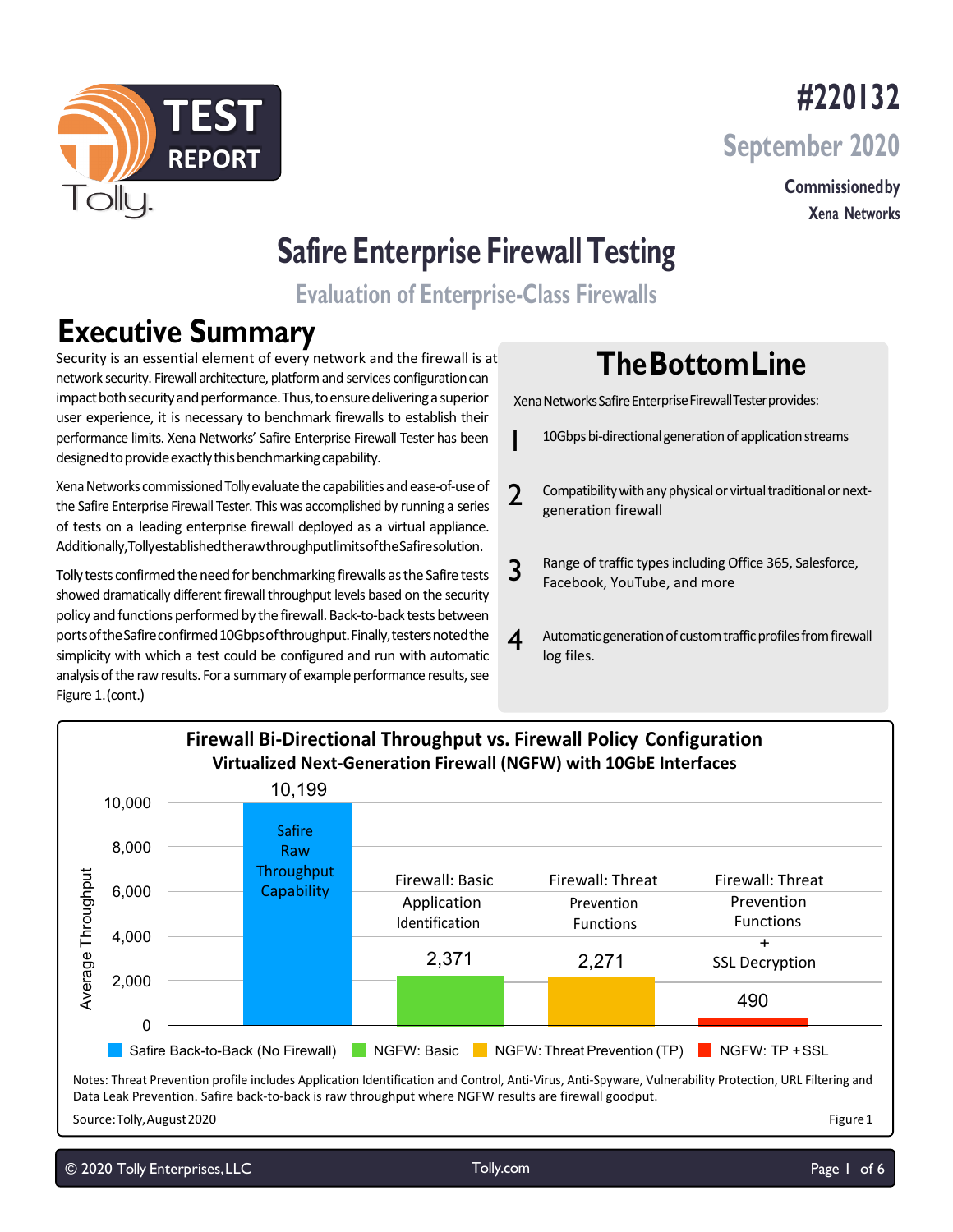



Even a quick glance at Figure 1 reveals the most important finding of the study - that firewall throughput can and does vary dramatically based on the services one configures on the firewall. Importantly, without proactively benchmarking this throughput and establishing operational limits, networks cannot be designed properly.

In our example, the firewall is rated at 2Gbps. It delivers that throughput in the basic configuration and when the suite of threat prevention services are enabled. (A firewall

with a less efficient architecture that requires multiple scans of packets would likely show a performance drop in the threat prevention scenario.)

However, when SSL cryptography functions are performed by the firewall, throughput dropstolessthan25%ofitsbasicandthreat prevention throughput. Adding SSL to this firewall could instantly degrade the throughputofhundredsofexistingusers.

Only by running your own benchmarks can you be confident that your security perimeter can deliver the performance that youneed.

In general, firewall vendors publish limited performance information about their firewalls. In most cases what performance information is published is "best case" performance when running only basic services. Such information is of little practical use if you are running more resourceintensive services.

Importantly, many firewalls are now available as virtual appliances. While this may reduce cost and simplifydeployment virtual appliances raise new challenges with respect to performance.

Sincetheperformanceofvirtualappliances depends completely on both the underlying hypervisor and CPU/network interface card

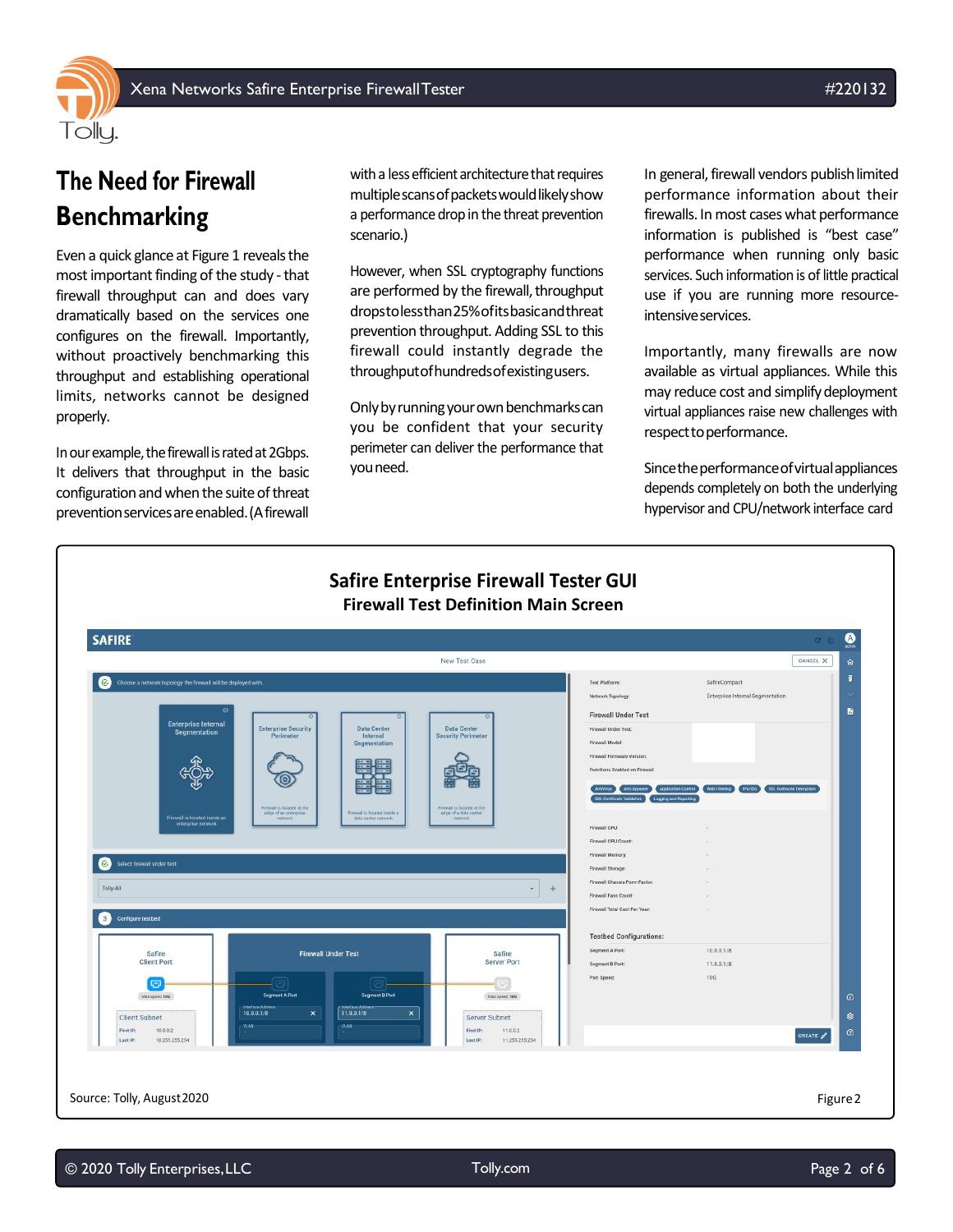Xena Networks Safire Enterprise Firewall Tester #200132



hardware, firewall vendors cannot even begin to publish useful performance information as they cannot possibly foresee all of the different hypervisor/hardware configurations that might be in use. Again, without benchmarking the virtual appliance yourselfyouwillhavenowayofestablishing itsoperationalperformancecapabilities.

With the need for firewall testing firmly established, one more step is needed and thatisto"testthetester."Thetesttoolmust never be the bottleneck. The test environment must be able to achieve performancelevelsequaltoorgreaterthan the firewalls being tested. To prove this, we ran the firewall tester ports "back-to-back" without a firewall and validated that the tester could generate a full 10Gbps of line rate. See Figure 1.

## **Ease-of-Use**

To maximize value, a test tool must be easy to use and this was the other focus area of thisevaluation.Inthisreport,wewilllookat three aspects of ease-of-use: 1) Test Setup, 2) ResultsAnalysis,3)CustomTrafficProfiles

#### **Test Setup**

Safire is completely GUI-driven. No "terminal" or command line interaction is required at anypoint.Firewalltestingcanbesetupwith afewclicksonafewscreens.Themainsetup screen can be seen in Figure 2.

Traffic profiles are key. To evaluate performance correctly one must test using application traffic profiles that map as nearly as possible to the traffic mix of the production network where the firewall will be deployed. Depending upon thefirewall



deployment option, Safire will suggest appropriate traffic profiles.

Safire can be configured to generate traffic that simulates dozens of specific applications. These include Microsoft Office 365, Salesforce, Dropbox, Facebook and manyothers.

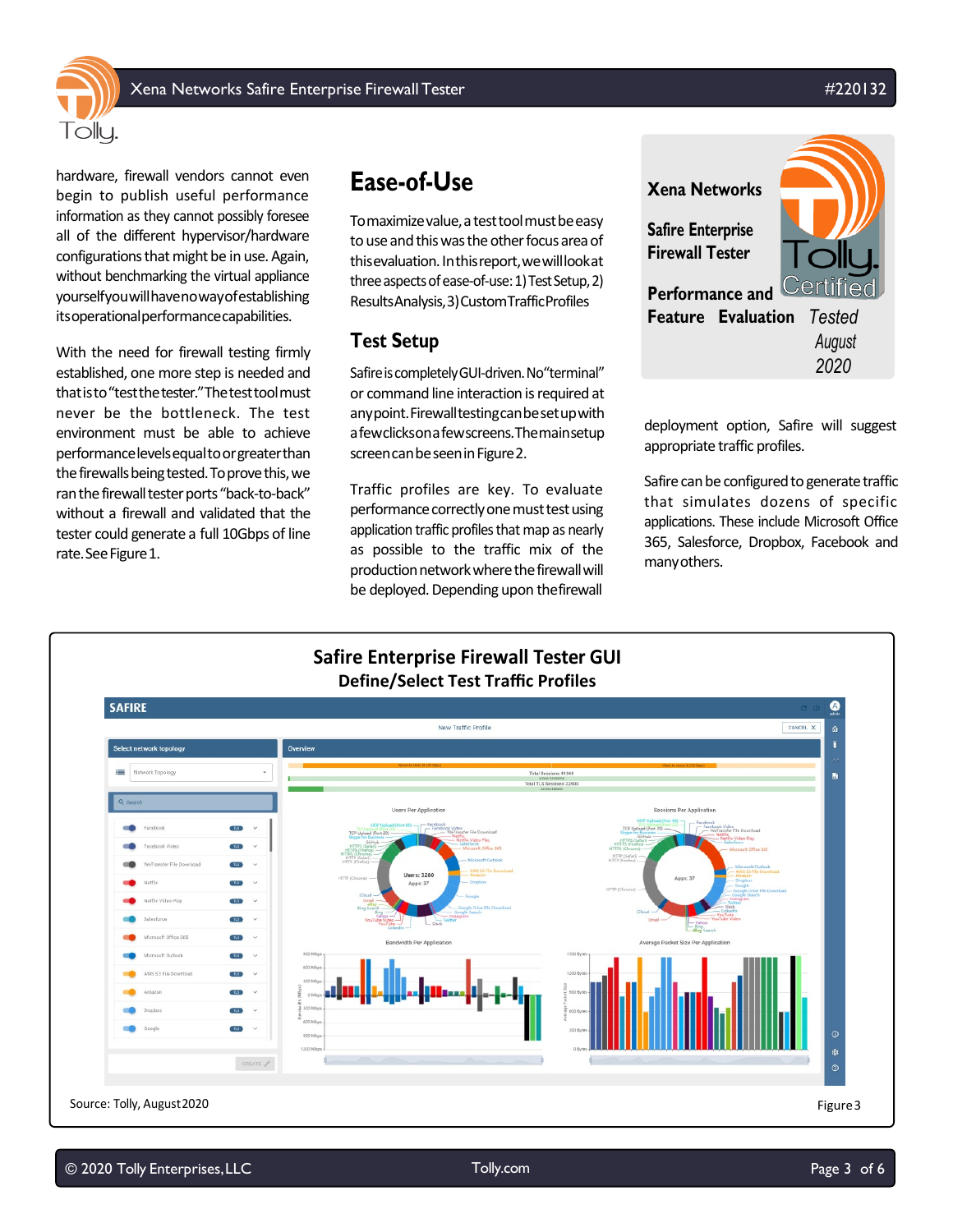

Additionally, Safire comes with predefined traffic profiles that can be used for tests or can be used as a starting point for customization. Traffic types can be easily enabled or disabled using sliders. An exampletrafficprofilescreencanbeseenin Figure3.

#### **Results Analysis: Automatic Comparisons**

Tollu.

It is important not only to understand the absolute performance of a firewall but also the performance between different implementations, vendors or feature sets. Making manual comparisons can become tedious work. Safire can automatically generate comparison charts for any ofthe firewallteststhathavebeenrunontheunit. See Figure 4 for an example comparison chart.

#### **Safire Custom Traffic Profile Generation**



When test traffic closely matches your current or planned network environment, the test results will always be more meaningful.

Safire has the capability of importing log data from firewalls, analyzing the data and generating a proposed traffic profile based on the log.

The screen to the left shows a partial view of application identification.

Traffic can then be further customized by the user for various mixes and rates to help benchmark for future network traffic conditions.

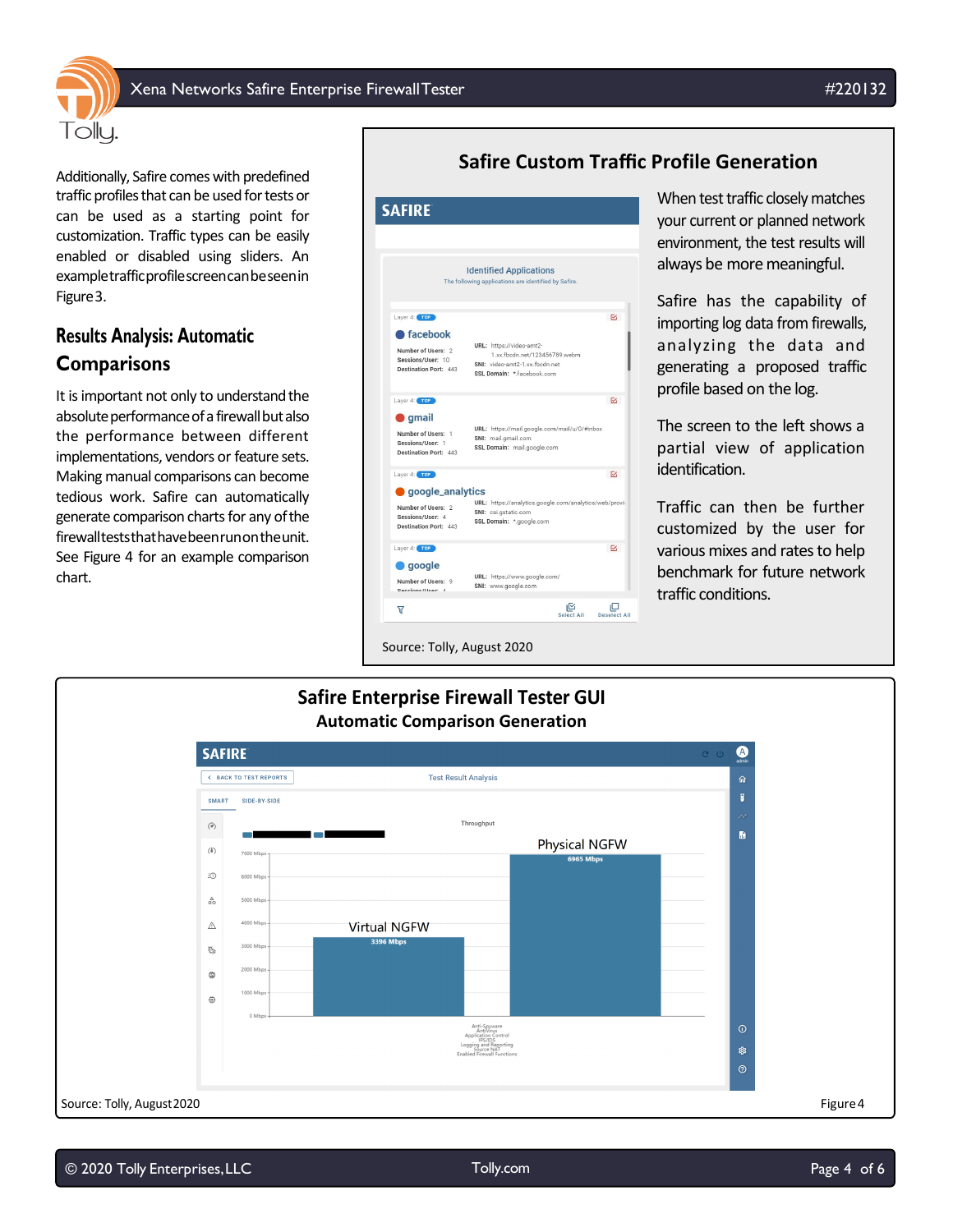

# **TestSetup& Methodology**

Testing was focused on illustrating the use of the Safire Enterprise Firewall Tester on a representative next-generation firewall (NGFW) implemented as a virtual appliance. As the point of the test was confirmthatchangesinservicesandpolicy configuration do impact performance, the specifics of the firewall and its environment are not relevant. Xena Networks SafireC-SAFER-24PE-10G versions 2.2.3 and 2.3.1 (generate traffic profiles from logs) were used for the testing. The unit is a 1u appliance with two 10GbE ports.

## **Test Scenarios**

Engineers ran four test scenarios using Safire. In all cases, traffic flowed between two 10GbEnetworkingportsofSafire.

In the first scenario, no firewall was used. Rather, the two ports of the Safire were connected to each other in a "back-to-back" configuration. This scenario was used to establish the maximum throughput between the two Safire ports when no device under test was present.

In the remaining three scenarios, the firewall undertestwasconnectedtothetwoSafire ports.Theconfigurationofthefirewall,and thus its workload, was different for each scenario.

Initially, the firewall was tested with basic Application Identification Control enabled.

This would generally deliver the best throughput.

For the next test, the Threat Prevention profile was enabled. For this firewall, that profile included the following functions: Application Identification and Control, Anti-Virus, Anti-Spyware, Vulnerability Protection, URL Filtering and Data Leak Prevention. These functions, or a subset thereof, would be typical features to be enabled. This profile would illustrate the performance of the firewall with significant packet inspection functions enabled and would generally be lower than the prior scenario.

Finally, SSL decryption was enabled for the firewall. This is the most resource intensive function as the decryption function is processor intensive. This would generally show lower throughput because of the higher processing burden. For a summary of the testbed configuration, See Figure 5.